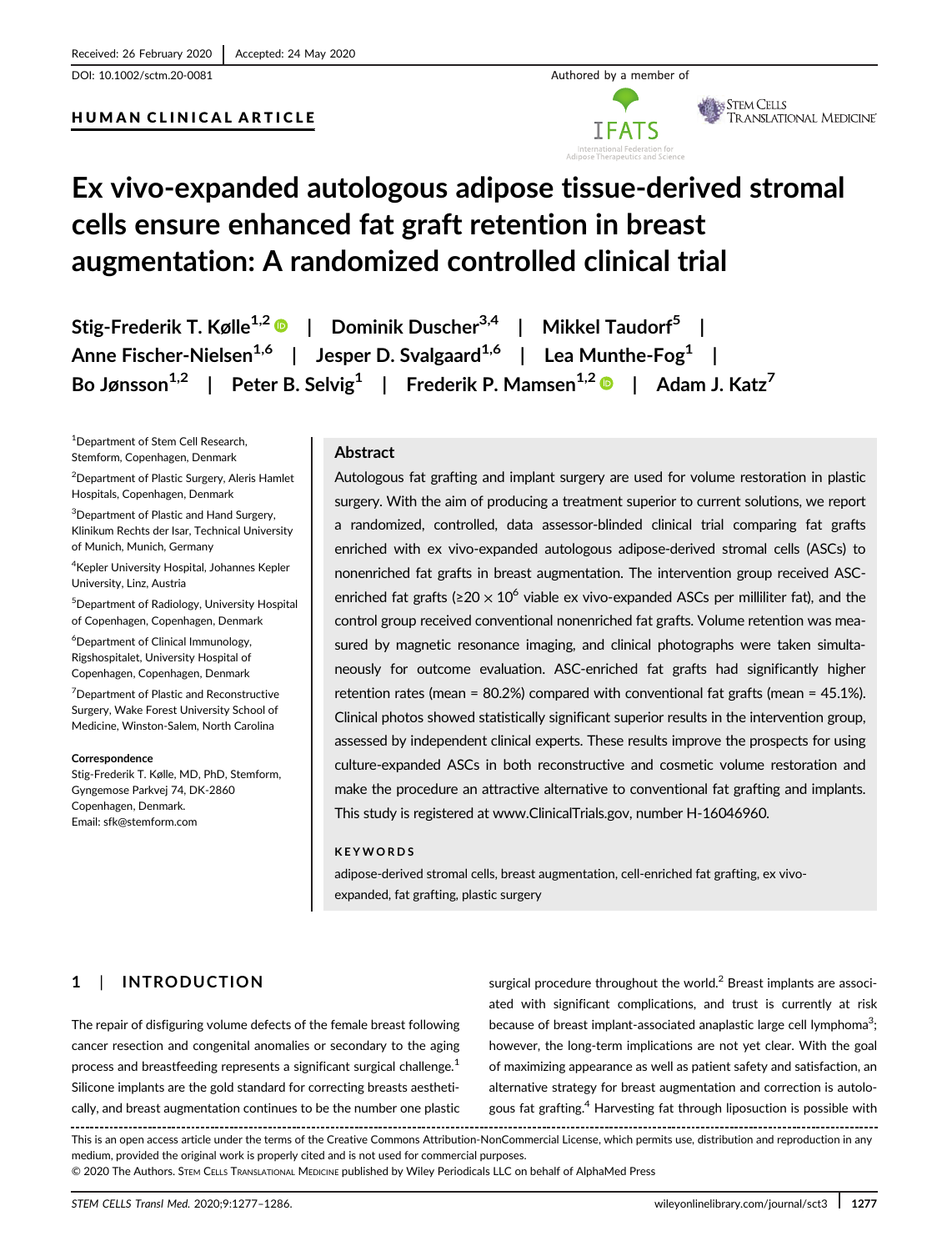minimal trauma, and the indications for the transfer of fat from one part of the body to another have expanded beyond treatment of small contour irregularities to larger volume deficits.<sup>5</sup> Autologous fat is gaining acceptance as an ideal soft tissue filler because it is biocompatible, versatile, nonimmunogenic, and readily available.<sup>4</sup> However, clinical outcomes have varied extensively, and reported retention rates for transferred fat range from 25% to 80%, regularly necessitating repeated procedures.<sup>5,6</sup> Methods to increase graft retention are required to make the procedure a reliable and attractive alternative to implants, especially in slim patients with limited fat resources.

In this respect, cell enrichment has been shown to be a promising approach. Two different cell populations have been evaluated, either the mixed, heterogeneous, and nonexpanded population extracted from the stromal vascular fraction (SVF) or the more homogenous population of ex vivo-expanded adipose-derived stromal cells (ASCs). Regarding SVF cells, one clinical study demonstrated a beneficial effect, $^7$  but most studies failed to demonstrate a substantial benefit, especially with larger graft volumes.<sup>8,9</sup> Notably, SVF contains only a minor fraction of ASCs.<sup>10</sup> With respect to using ASCs, animal and human studies have demonstrated that enrichment with ex vivoexpanded ASCs markedly improved the residual volume and histological appearance of fat grafts, $11,12$  and the use of ASCs has in some studies been reported to be advantageous when compared with the use of unpurified SVF cells. $13$  Previously, we reported a profound effect in a randomized, placebo-controlled, triple-blind trial of ASCenriched fat grafting with excellent feasibility and safety.<sup>12</sup>

We report the results of the first randomized, controlled, blinded clinical trial comparing breast augmentation in patients treated with fat grafts enriched with ex vivo-expanded autologous ASCs with those treated with nonenriched grafts. The purpose was to examine whether this procedure will improve the results of conventional lipofilling, thereby offering a safer, more natural, and long-lasting alternative to current artificial solutions.

## 2 | MATERIALS AND METHODS

#### 2.1 | Study design

The study protocol, a blinded, controlled, randomized, prospective clinical study on healthy subjects, was approved by the local Danish Committee on Biomedical Research Ethics (H-16046960) for Copenhagen, the Danish Data Protection Agency, and the Danish Patient Safety Authority. This study is registered at [www.ClinicalTrials.gov,](http://www.ClinicalTrials.gov) number H-16046960.

Sixteen healthy participants were enrolled in the study (inclusion and exclusion criteria are summarized in Table 1). A minimum sample size of six subjects per group was determined via a power calculation. The study participants were divided into two groups by randomization. The allocation sequence was generated 1:1 using [www.](http://www.randomization.com) [randomization.com](http://www.randomization.com) and concealed by a medical doctor unrelated to the trial management group. Both the data generator (radiologist analyzing the magnetic resonance imaging [MRI]) and the outcome data assessor (statistician and surgeons evaluating the clinical outcomes)

#### Lessons learned

• Expanded adipose-derived stromal cells (ASC) ensured enhanced fat graft retention.

- ASC-enriched fat grafting resulted in a superior clinical outcome in breast augmentation.
- With a high survival of the injected volume, no second procedure was needed.
- No adverse side effects of high concentration ASC injections were found.

• ASC-enriched fat grafting was found to be safe, improving the prospects of using expanded ASCs in reconstructive and cosmetic breast surgery.

#### Significance statement

Currently, applications of adipose-derived stromal cells are registered for investigation in hundreds of clinical trials for a wide range of applications. This study demonstrated that adipose-derived stromal cells significantly improve the ability of fat grafts to retain their volume compared with conventional fat grafting, and the clinical outcomes were assessed as noticeably improved by independent plastic surgeons. This study demonstrated a safe profile for the use of adipose-derived stromal cells. The results are likely transferable to most soft tissue augmentations and may, therefore, be beneficial to a broad spectrum of patients.

were blinded, and blinding was maintained until the data were analyzed. The patients and surgeons were not blinded, as this would have necessitated an additional minor liposuction for the patients in the nonintervention group. Participants were recruited through Aleris Hamlet hospitals in Denmark. The principal investigator and sponsor were responsible for coordinating inquiries of possible candidates. No compensation for study participation was offered. Before a subject's participation in the trial, the principal investigator obtained written informed consent from the participant after adequate explanation of the aims, methods, anticipated benefits, and potential hazards of the study and before any protocol-specific screening procedures or any investigational products were administered. All candidates were evaluated for suitability to be included in the study by physical examination and by the criteria stated in Table 1.

#### 2.2 | Interventions and outcomes

The procedures were performed in patients with small breasts who had a desire for breast augmentation. All study participants received breast augmentation using autologous fat grafting according to the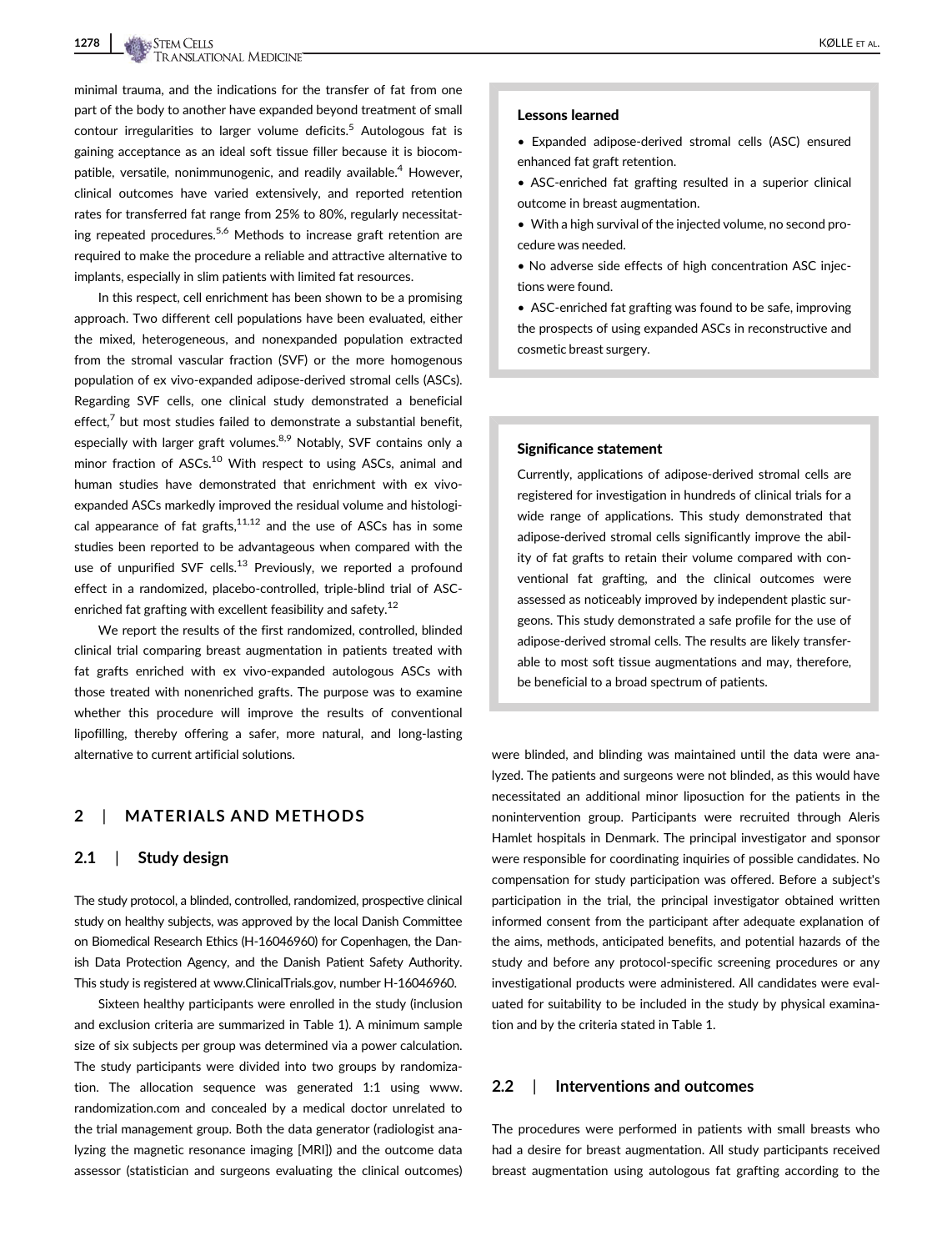TABLE 1 Inclusion/exclusion criteria for cosmetic breast augmentation

#### Inclusion criteria

- 1. Age 18-50 years
- 2. Healthy females
- 3. BMI 18-30 kg/m2
- 4. 1000 mL of fat (lipoaspirate) available for liposuction in the abdomen and/or thighs
- 5. Desire for breast augmentation
- 6. Speaks and reads Danish or English
- 7. Signed informed consent
- Exclusion criteria
- 1. Smoking
- 2. Previous breast surgery
- 3. Previous cancer or predisposition to breast cancer
- 4. BMI >2 points during the study
- 5. Pregnancy or planned pregnancy within 1 year after the procedure
- 6. Breastfeeding <6 months prior to inclusion
- 7. Known chronic disease associated with metabolic malfunction or poor healing
- 8. Pacemaker or other implanted foreign objects
- 9. Allergy to necessary anesthesia
- 10. Intention of weight loss or weight gain within the trial period

Abbreviation: BMI, body mass index.

randomization sequence. The intervention group received ASCenriched fat grafts, whereas the control group received conventional nonenriched fat grafts. The enriched fat grafts were supplemented with ≥20  $\times$  10<sup>6</sup> viable ex vivo-expanded ASCs per milliliter of fat, and the dose depended on the available number of ASCs after culturing. This concentration was chosen based on the results of a previous clinical study by the first author.<sup>12</sup> One month prior to the augmentation procedure, an MRI scan for volume determination of the breasts was conducted, and blood samples were obtained according to the Danish Tissue Act. Patients in the intervention group underwent minor liposuction 2 weeks prior to the augmentation procedure for the isolation and subsequent expansion of ASCs. Each participant was then subjected to standard liposuction and breast augmentation by fat transplantation with or without ASC enrichment of the fat graft under general anesthesia. Patients were followed for a minimum of 18 months and will be given a 5-year follow-up safety evaluation. Total breast volume was determined by MRI preoperatively and again after 4 months. In addition, clinical photos were taken preoperatively at 4- and 18-months follow-up. A flowchart overview of the study is shown in Figure 1.

The primary endpoint was volume retention of the breast, measured by MRI after 4 months, as transplanted fat resorption stops after approximately 3 months. $14$  Secondary endpoints were the assessment of group variance and the determination of safety, as evaluated by possible adverse events not normally occurring in relation to fat grafting to the breast and not described in the risk assessment of the procedure. Finally, the feasibility and clinical outcomes of conventional and ASC-enriched fat injection in the breast were investigated.

## 2.3 | Liposuction, graft preparation, and lipofilling

Eight subjects underwent outpatient minor liposuction under local or general anesthesia to harvest 100 mL of fat for the isolation and ex vivo expansion of ASCs. The lipoaspirate was harvested by sterile liposuction techniques. Through incisions, a wetting Klein's solution (lidocaine, epinephrine, and Ringer's Lactate) was infiltrated into the subcutaneous fat. The lipoaspirate was procured with a standard liposuction device and sealed in a sterile single-use container (GID SVF-2; GID Europe, East Sussex, United Kingdom).

For the breast augmentation procedure, the sites (abdomen/ thighs/hips) to be used for tissue harvesting were marked before the major liposuction in all patients while the participant was in an upright position. The procedure was conducted using sterile technique and under general anesthesia. A wetting Klein's solution was infiltrated into the donor site. Liposuction was performed to obtain lipoaspirate for the transplantation while simultaneously contouring the body shape at the donor site. Liposuction was performed with the use of standard equipment for fat transplantation. The obtained lipoaspirate was kept in the liposuction container (GID700; GID Europe), and the adipose tissue was washed three times with warm (37°C) Ringer's Lactate to remove residual Klein's solution and blood, followed by spinning for 2 minutes using the built-in mixing blades. Oil content and fluids were continuously drained during the process using the attached vacuum pressure. Next, the fat tissue, ready for transplantation, was extracted using a 100-mL catheter tip syringe.

In the group that received nonenriched transplants, the lipoaspirate was transferred to 10-mL luer-lock syringes (Becton, Dickinson and Company, Franklin Lakes, New Jersey).

In the group that received ASC-enriched lipoaspirates, the fat was mixed with autologous ex vivo-expanded ASCs in the syringes, corresponding to  $\geq$  20  $\times$  10<sup>6</sup> ASCs per milliliter of fat transplanted. To ensure a homogenous solution of adipocytes and ASCs, the transplant product was mixed by rotation and gentle stirring until uniform in color and consistency. The obtained ASC-enriched lipoaspirate was transferred to 10-mL luer-lock syringes (Becton, Dickinson and Company).

A blunt 14-gauge cannula was used for injection of grafts in both groups. Four 14-gauge incisions were made in each breast. Fat grafts were distributed in as many channels and planes in the subcutaneous, subglandular, intramuscular, and submuscular levels as possible to ensure proper placement of small aliquots. The injected volume was dependent on the patient fat reserves available and the size of the skin envelope of the breast. The injection and donor sites were closed with an interrupted suture, which was removed after 7 days. Postoperative compression garments were applied to the donor sites, and a supportive bra was applied to the breasts.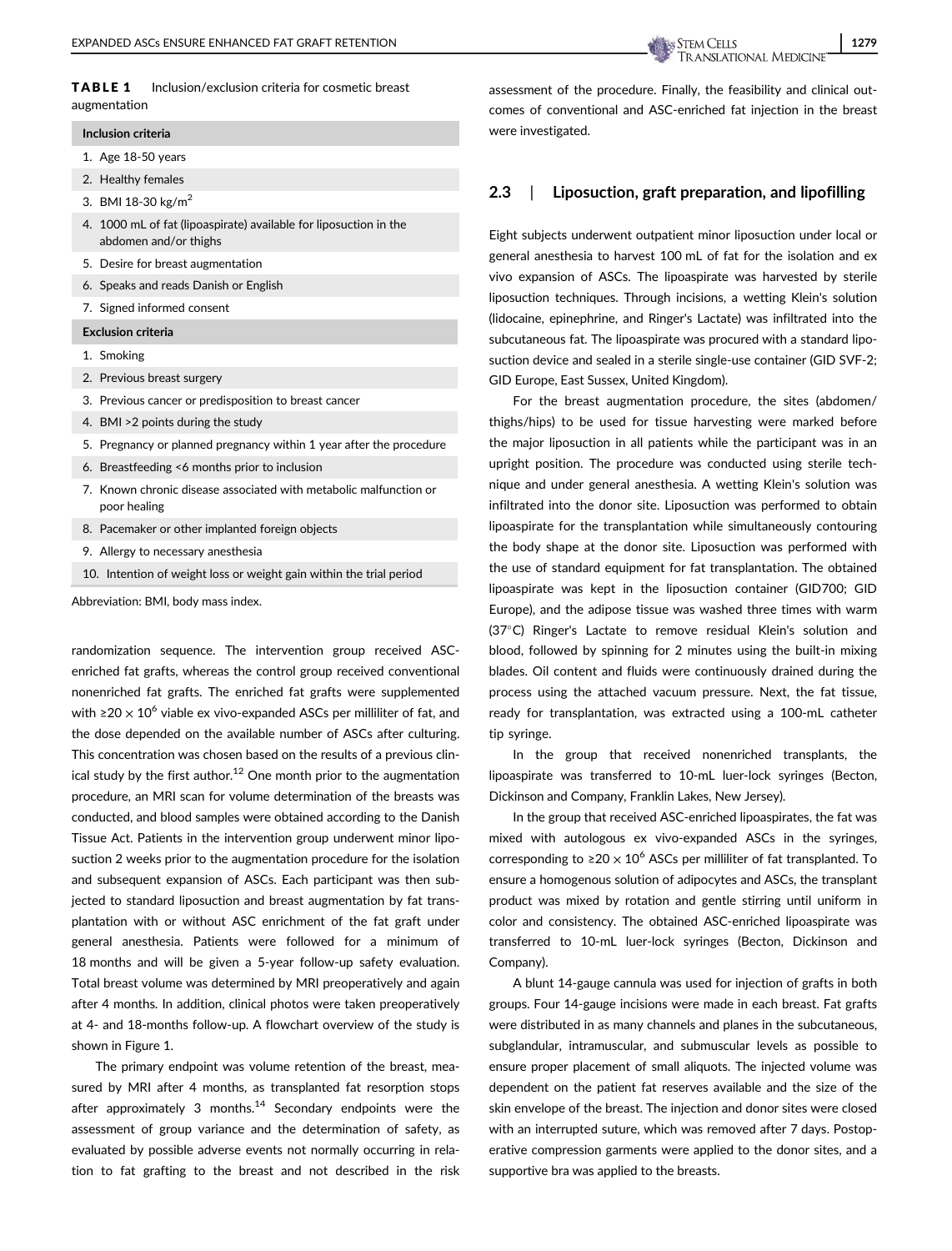

FIGURE 1 Overview of the study. <sup>a</sup>Drop out 1: Due to overconfluency of the adipose-derived stromal cells, resulting in loss of cells during the harvesting procedure, leaving too few cells to reach the desired concentration. Drop out 2: A malignant melanoma was diagnosed prior to the breast augmentation procedure. ASCs, adiposederived stromal cells; MRI, magnetic resonance imaging

## 2.4 | Isolation and culturing of ASCs

All handling of the ASCs, including donation, procurement, processing, and testing, was performed in accordance with the approved protocol and following good manufacturing practice standards in a laboratory regulated by the tissue establishment Stemform and approved by The Danish Patient Safety Authority.

At the site of the cell manufacturing facility, the washed fat tissue contained in the GID SVF-2 (GID Europe) was further processed to liberate the ASCs according to the manufacturer's instructions. Briefly, the GID SVF-2 collagenase was added, followed by incubation at 37°C for 75 minutes with end-over-end mixing. The released SVF cells were pelleted by centrifugation for 10 minutes at 600g, and the pellet was resuspended in complete medium (Dulbecco's modified Eagle's medium, 2 IU/mL preservative-free heparin, 1% penicillinstreptomycin, and 10%-15% pooled human platelet lysate [pHPL; PL Bioscience, Aachen, Germany]). We extracted an average of 100 million mononuclear cells (MNCs) from 100 mL of lipoaspirate. The SVF cells were seeded at a cell density of 2500-5000 SVF cells per  $\text{cm}^2$ , depending on SVF yield, in cell factories (NUNC; Thermo Fisher, Roskilde, Denmark) and placed in a cell culture chamber (85%  $N_2$ , 10%  $O_2$ , and 5%  $CO_2$  at 37°C) in an isolator (BioSpherix Xvivo System X2; BioSpherix, Parish, New York). Cell culture medium was replenished once a week. After 14-21 days in culture, the cells were harvested at near-full/full cell confluency using a standard trypsinization protocol (TrypLE; Gibco, Thermo Fisher Scientific).

The MNCs were seeded at a density of 10 000-12 000 MNCs per  $\text{cm}^2$  and harvested in the primary passage at near confluency. The culturing process resulted in 10-12 population doublings.

Following harvest, the ASCs were washed twice in isotonic NaCl with 1% human albumin (CSL Behring, Kgs. Lyngby, Denmark). The suspension was transferred to a sterile container labeled according to current regulations, which was transferred to the operating room in a sealed sterile bag. Prior to release for clinical use, the ASCs were evaluated for (a) the absence of pathogen contamination, as assessed by visual inspection and sterility testing of the medium during culture; (b) ASC viability above 90%; (c) characteristic ASC morphology, as assessed using an inverted microscope; and (d) the absence of visible clumps in the cell suspension. Cryopreserved reference samples will be stored for 2 years after the study has ended, after which they will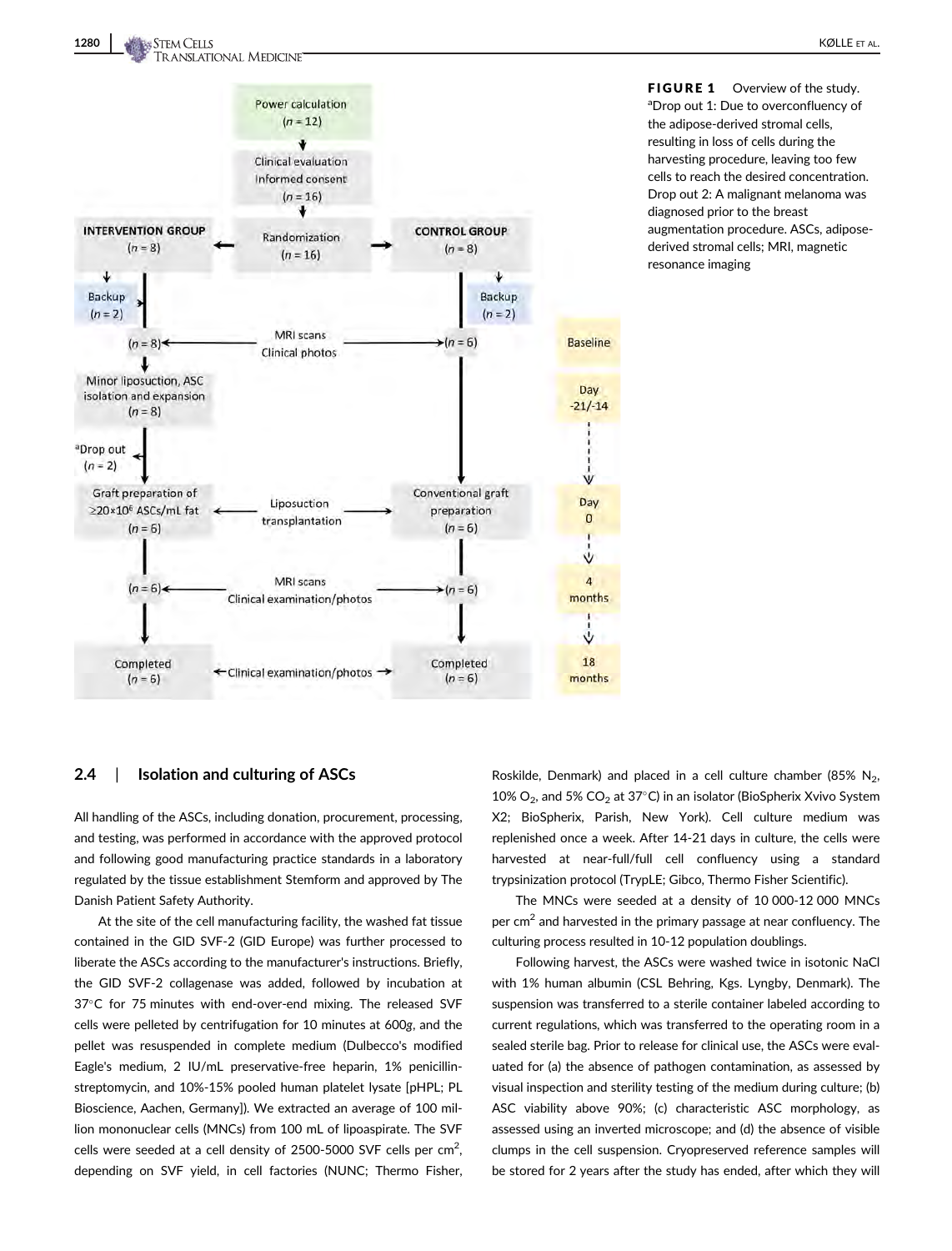be discarded as biological waste material. The samples are stored in the Cell Facility of Stemform, Denmark.

# 2.5 | Differentiation potential and cell surface markers

The culturing procedure was validated both before and during the study by measuring cell surface markers and differentiation capacity according to the International Society for Cellular Therapy criteria.<sup>15</sup> Samples from ex vivo-expanded cells were successfully tri-lineage differentiated into adipocytes, chondrocytes, and osteoblasts. Cell surface markers characteristic for ASCs (CD90<sup>+</sup>, CD73<sup>+</sup>, CD105<sup>+</sup>, CD34<sup>-</sup>, CD45<sup>-</sup>, CD14<sup>-</sup>, CD19<sup>−</sup> , and anti-human leukocyte antigen (HLA)-DR<sup>−</sup> ) were confirmed by flow cytometry using an mesenchymal stem cells (MSC) Phenotyping Kit (Miltenyi Biotec GmbH, Bergisch Gladbach, Germany). No differences between the patients were observed.



**FIGURE 2** Magnetic resonance images and delineation of the implanted grafts. Methods: Pre- and postoperational scans were linked according to the manubriosternal joint. A region of interest (ROI) was drawn on each axial slide, making sure to include the whole breast. Landmarks for the ROI: 1. Medial: a perpendicular line through the center of the sternum/midsagittal plane 2. Posterior: The transition from lung to costa. 3. Lateral: A straight line perpendicular to the skin surface going through an anatomical landmark, for example, the thoracoepigastric vein. 4. Anterior: The transition from skin to air. After ensuring that the entire transplant was included in the ROIs, the volumes were calculated automatically

## 2.6 | Magnetic resonance imaging

MRI of the fat-grafted breasts was performed using a 1.5-Tesla GE Signa HD (2008) with a dedicated mamma coil. Imaging was performed with an axial and coronal T1-weighted Fast Spin Echo, with a thickness of 5 mm and a 512  $\times$  512 matrix size. The scanning included the entire anterior chest wall and was performed 1 month prior to and 4 months after breast augmentation (Figure 2). The estimated fat graft volume was calculated based on changes in total breast volume over time assessed by MRI.

Method used for volume assessment: Using dedicated imaging analysis software (Osirix version 8.5 for mac; Bernex, Switzerland), pre- and postoperation images (axial T1-weighted) were linked according to the manubriosternal joint. Regions of interest (ROIs) were drawn on all axial slides, making sure to include the whole breast. Landmarks for the ROI: 1. Medial: a perpendicular line through the center of sternum/midsagittal plane. 2. Posterior: The transition from lung to the costa. 3. Lateral: A straight line perpendicular to the skin surface going through an anatomical landmark, for example, the thoracoepigastric vein. 4. Anterior: The transition from skin to air (Figure 2).

MRI scans (including T2-weighted short-tau inversion recovery and volume imaging for breast assessment sequences) were also accessed to detect any newly formed radiological changes at the recipient site.

## 2.7 | Assessment of clinical results

Clinical results were evaluated by 10 independent board-certified plastic surgeons with years of clinical experience. Photos of the patients before the operation, 4 months after the operation, and 18 months after the operation were presented blinded and at an equal profile to each surgeon and assessed by the question: "If you performed one fat transplantation for breast augmentation, how satisfied would you be with the retention/survival and the cosmetic result?"

- 1. Below average
- 2. Average
- 3. Above average
- 4. Good
- 5. Excellent

#### 2.8 | Statistical analysis

The sample size was calculated to be significant, with 12 participants allocated equally (1:1) to show a significant difference in residual graft volume of 20%, with an expected SD of 10% using a study power of 90% and a significance level of 5%. The comparative analysis (Mann-Whitney test) was performed using SPSS (IBM, Chicago, Illinois), and graphs were generated using Prism 8 (GraphPad Software, La Jolla, California). A two-sided P value <.05 was considered statistically significant. All values are presented as the median with upper and lower quartile, Q3-Q1 (interquartile range), unless otherwise explicitly stated.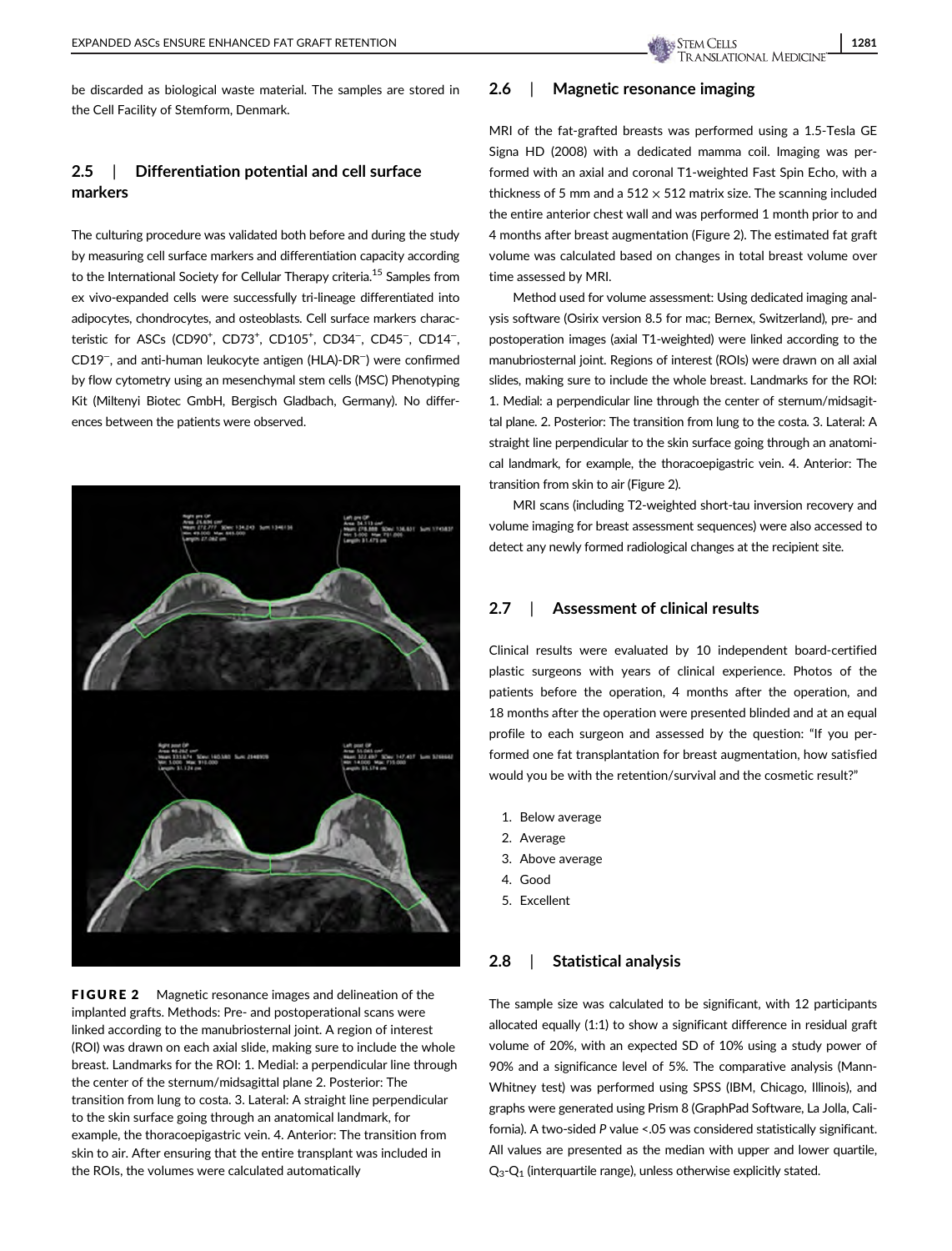1282 HOLLE ET AL. STEM CELLS AND THE STEMME OF THE STEMME OF THE STEMME OF THE STEMME OF THE STEMME OF THE STEMME OF THE STEMME OF THE STEMME OF THE STEMME OF THE STEMME OF THE STEMME OF THE STEMME OF THE STEMME OF THE STE

### 2.9 | Role of the funding source

The funding source had no role in study design; in the collection, analysis, and interpretation of data; in the writing of the report; or in the decision to submit the paper for publication. The authors are responsible for the design and conduct of this study, all study analyses, and the drafting and editing of the paper and its final contents. All authors had full access to all the data after the allocation sequence code was broken. The corresponding author, Dr Kølle, confirms having final responsibility for the decision to submit for publication.

## 3 | RESULTS

#### 3.1 | Patient demographics

Sixteen healthy female participants were enrolled and randomized, four of whom served as backup, leaving two backup patients in each group. Two participants were excluded; one was excluded owing to an unforeseen loss of cells during the cell harvesting procedure, and one was diagnosed with a malignant melanoma prior to breast augmentation. The additional two participants, randomized to the control group, served as standby patients and were never treated. Twelve participants completed the study according to the randomized sequence, intervention group ( $n = 6$ ) and control group ( $n = 6$ ; Figure 1). Participants who completed the study were included in the data analysis ( $n = 12$ ). The patients were recruited from 1 December 2016, to 1 April 2017, and followed from 1 April 2017, to 1 June 2019.

#### 3.2 | Graft implantation

Comparable volumes of fat were injected into each group. A median total volume of 222.5 mL (270-182.5 mL) was injected into each breast in the intervention group, and 260 mL (310.6-240 mL) was injected into each breast in the control group, with no statistically significant difference between them ( $P = .087$ ; Figure 3A). Subtracting the volume of cells added to the enriched grafts, a median of 197.5 mL (238.8- 164.4 mL) of fat was injected. Considering the volume of saline in the grafts, a median of 175.25 mL (211.8-146.1 mL) of pure dry fat was injected in the intervention group, whereas each breast in the control group received a median of 234 mL (279.6-216 mL).

## 3.3 | ASC-enriched grafts maintain greater residual volumes than control grafts

The ASC-enriched fat grafts ( $n = 6$ ) showed significantly higher residual volumes than the control grafts ( $n = 6$ ), with a median volume retention of 80.2% (124.2%-66.1%) vs 45.1% (50.7%-36.5%;  $P = .0022$ ) in the control group, as measured by MRI 4 months postoperatively (Figure 3B). Subtracting cell volume and saline from the graft, the corresponding values were 100.2% (164.1%-84.4%) vs



Injected volumes (B) Total breast volumes (MRI)

 $(A)$ 

received by the intervention group compared with the control group. B, Total breast volumes (magnetic resonance imaging [MRI]) at 4 months: Transplant retention volumes in adipose-derived stromal cell (ASC) enriched grafts and control grafts on day 120. C, Residual volumes at 4 months: The residual volumes of ASC-enriched fat grafts and regular fat grafts were calculated 4 months after the procedure after subtracting the cell volume and saline from the graft. D, Breast enlargement: Enlargement of the breasts, as measured by MRI 4 months after the operation. All boxplots show the median with  $Q_1-Q_3$  and full range

50.1% (56.3%-40.5%; P = .0022) in the controls (Figure 3C). The intervention group had an enlargement median of 2.6 (1.94-3.37) vs 1.57 (1.69-1.43) in the control group ( $P = .0043$ ; Figure 3D). Collectively, 10 plastic surgeons assessed the patients who had ASC-enriched fat grafts as having significantly better augmentation and cosmetic results compared with the control patients (Figure 4). The intervention group had a median score of 4.50 (4.67-4.33). The control group had a median score of 2.67 (3.33-2.25; P < .00001).

#### 3.4 | Safety and feasibility

No serious adverse events were noted in any of the study groups. Common complications such as swelling and bruising occurred in both groups but subsided as expected. No oil cysts were found on MRI 4 months postoperatively in any subjects. The time spent on the surgical procedures was no longer than that spent on regular fat transplantation.

## 4 | DISCUSSION

In this study, we demonstrated that enrichment of fat grafts with ex vivo-expanded autologous ASCs significantly improved breast volume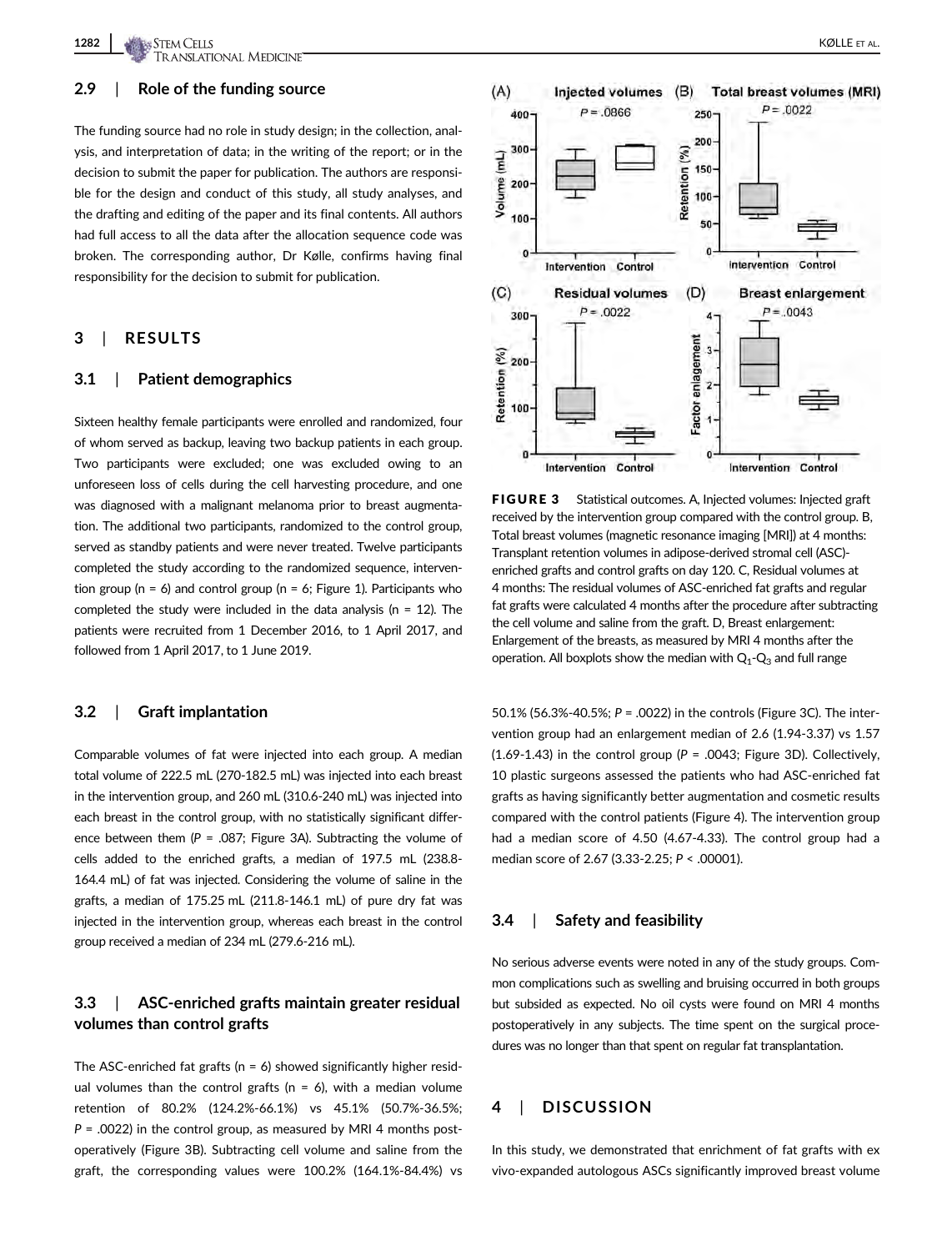

FIGURE 4 Clinical outcomes. A, Clinical outcomes intervention group: Front photographs of three patients who received adipose-derived stromal cell-enriched fat grafts. B, Clinical outcomes control group: Front photographs of three patients who received regular fat grafts. ASC, adipose-derived stromal cell

retention, as assessed by MRI after 4 months. Additionally, photo evaluation after 18 months by blinded surgeons revealed significantly better clinical results in the ASC-treated group than in the controls receiving nonenriched fat grafts. These findings are in accordance with our previous human study in which we, in an experimental setting with bolus injections on the backs of the upper arms, demonstrated significantly increased fat graft survival and quality of ASCenriched fat grafts compared with controls.<sup>12</sup> Thus, in the two studies, we found equivalent retention rates of the ASC-enriched grafts but differences in the retention rates of the control grafts. Several factors may have contributed to this difference, including different injection techniques and recipient beds.

The present study is the first to investigate the effect of expanded ASCs on large-volume fat grafting in a clinically relevant setting. In comparison, several studies have investigated possible effects of SVF enrichment, although only a small subset of the reports include both volumetric measurement and proper control groups. The advantages of SVF are its easy accessibility and in-operation-room extraction, which limits treatment to a single operation, whereas ASCenriched fat grafting requires a small liposuction procedure prior to the primary operation. ASC expansion also requires cultivation procedures at cell facilities that are currently costly and time consuming. Therefore, the use of ASCs rather than conventional fat grafting and enrichment with the mixed population of SVF cells needs to be justified by superior results.

We demonstrated a median of 80.2% residual fat graft volume in the ASC-enriched group compared with 45.1% in the control group. In a review, Laloze et al<sup>9</sup> reported retention results of 64% for cellassisted lipotransfer (SVF and expanded ASCs, but mainly SVF) and 44% for nonenriched fat grafts; however, significant differences involved only volumes <100 mL. The control group results were similar to our findings.<sup>9</sup>

Additional important measures include the need for repeated procedures and the persistent fold expansion in breast enlargement. We did not evaluate the first factor, but for the latter factor, we demonstrated a significant 2.60-fold increase in breast volume in the ASC group compared with a 1.57-fold increase in the controls. Notably, the participants were all very slim, making this increase even more remarkable.

Conventional fat grafting is known to deviate in retention from 25% to 80%,12,14,16-18 likely caused by differences in fat grafting techniques, as proposed by Gir et al.<sup>19</sup> This includes fat harvesting, processing, storage, and reinjection. Additionally, the retention rate has been proposed to correlate with the number of viable fat cells.<sup>20</sup> However, the survival of these cells is multifactorial. The oxygen supply in grafts is initially limited, as vessels first need to form in the grafted lipoaspirate. Mathematical models predict central necrosis of fat injections larger than 0.16 cm in radius and a rise of 9 mmHg or higher to critically decrease capillary perfusion, thus limiting the survival of fat grafts. Survival can be optimized by creating as many channels as possible to ensure better diffusion.<sup>21</sup>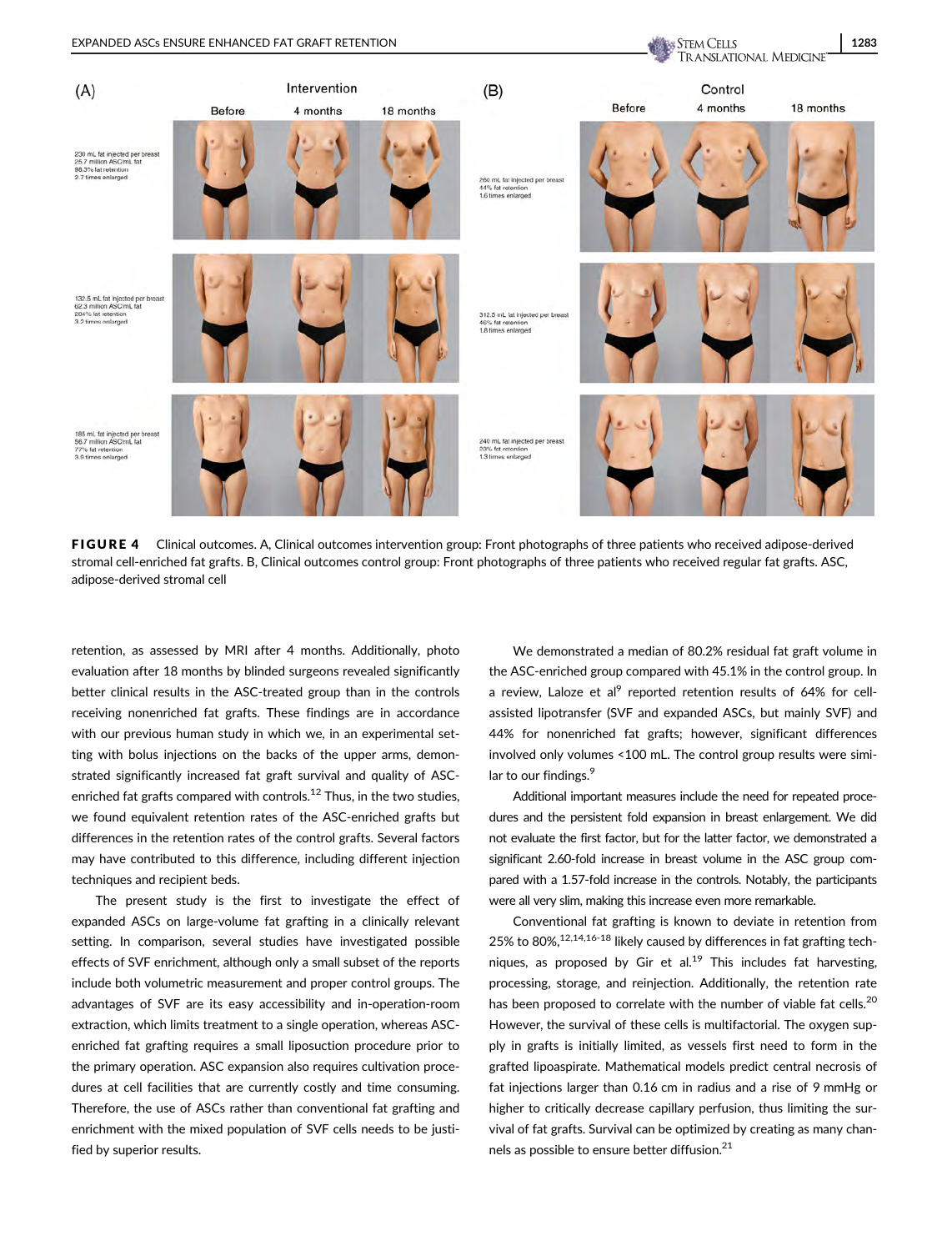The limitations of the present study include the fact that the study was not paired, which would have diminished the impact of interindividual variation. We chose this approach acknowledging the weaker scientific strength because of concerns about possible asymmetry after the procedure, which could be difficult to correct properly, both because of the patient's insufficient fat deposit for a second procedure and because of the slightly different structure of the ASCenriched fat grafts in our previous study.<sup>12</sup>

Additionally, the study was not blinded to the participants or the surgeons. The first choice was made to avoid additional liposuction procedures for the control patients, and the latter choice was made because the infrastructure of the organization hampered this approach. However, the possible bias due to this setup, the fat grafting results in the control group, was fully in line with our own previous experiences and other reports, as described above. Moreover, and very importantly, the data assessors were all blinded.

The randomization of subjects generated minor differences in basic characteristics between the study groups (summarized in Table 2). A trend was found in a comparison of median initial breast volumes: 155 mL in the intervention group and 195 mL per breast in the controls. However, this difference did not reach statistical significance. To achieve the best possible surgical results and to optimize the conditions for fat graft survival, we did not use a predefined standard volume but rather determined the optimal volume for each individual patient. However, a proportionally larger amount in relation to initial breast volume was injected in the intervention group (2.72 [3.49-1.95]) than in the control group (2.33 [2.62-1.96]). This difference could cause reduced survival relative to the control group because of greater pressure on the adipocytes.

One of the patients treated with ASCs had an increase in injected volume at 4 months postoperatively of 235%. Very importantly, the clinical result was assessed as "good" by the independent surgeons after 18 months. This residual volume above the injection volume could be a result of a considerable weight gain subsequent to the breast augmentation procedure but slimming prior to the control MRI scan 4 months after the procedure, thereby avoiding exclusion. It should be considered that the initial weight gain resulted in better graft survival by ensuring sufficient nourishment and by stimulating the ASCs toward adipose tissue. An additional reason for the high survival may be due to injection of the highest concentration of ASCs (Table 3), although we found no statistically significant differences in ASC concentration and graft retention between  $20 \times 10^6$  and  $62 \times 10^6$  ASCs per milliliter fat. Different ASC concentrations were not found to conclusively correlate with graft retention; by excluding one patient who deviated substantially, a statistically significant correlation was found. Additionally, it is reasonable to believe that there is a lower limit beyond which there is no effect of ASC enrichment. A larger patient population must be enrolled to assess this approach further.

Two control patients gained weight greater than one body mass index point from the first to second MRI scan, promoting an increased breast volume compared with weight-stable patients.

#### TABLE 2 Baseline characteristics

| <b>Characteristics</b> | Intervention group ( $n = 6$ ) | Control group $(n = 6)$ |
|------------------------|--------------------------------|-------------------------|
| Sex                    | Female                         | Female                  |
| Age (years)            | $29(21-42)$                    | $32.5(24-39)$           |
| <b>BMI</b>             | 19.2 (18-22.5)                 | 20.8 (19.7-23.8)        |
| IBV (mL)               | 155 (50-200)                   | 195 (170-275)           |

Note: Data are the median with the full range. Data include all participants who completed the study.

Abbreviations: BMI, body mass index; IBV, initial breast volume.

TABLE 3 Overview of the number and concentration of injected adipose-derived stromal cells (ASCs)

| Intervention<br>patients ( $n = 6$ ) | <b>Injected ASCs per</b><br>milliliter of fat graft | Total number of<br><b>ASCs injected</b> |
|--------------------------------------|-----------------------------------------------------|-----------------------------------------|
| 1                                    | $25.7 \times 10^{6}$                                | $11.8 \times 10^{9}$                    |
| $\mathfrak{D}$                       | $20.8 \times 10^{6}$                                | $11.0 \times 10^{9}$                    |
| 3                                    | $62.3 \times 10^{6}$                                | $16.5 \times 10^{9}$                    |
| $\overline{4}$                       | $20.0 \times 10^{6}$                                | $7.0 \times 10^9$                       |
| 5                                    | $56.8 \times 10^{6}$                                | $21.0^{9}$                              |
| 6                                    | $26.9 \times 10^{6}$                                | $11.3 \times 10^{9}$                    |
| Median                               | $26.3 \times 10^{6}$                                | $11.6 \times 10^{9}$                    |

Whether ASC-enriched fat grafting is effective enough to be worth the trouble is still a matter of debate, and surely, the expansion process is challenging to obtain large numbers of autologous ASCs. We used Cell Factories, which involved labor-intensive manual procedures, especially to harvest the cells. Moreover, in a pilot study (data not shown), we found a rapid drop in ASC viability within hours of harvest. Additionally, an even larger drop was observed for vitality, as assessed by apoptotic markers, which is not routinely used as a release criterion. We found a cell viability of  $\sim$ 90%, with 1%-3% of these cells already induced to undergo apoptosis just minutes after harvest, depending on the methods. In our study, ASCs were transported to the operating room within a few minutes of harvesting, thus minimizing this critical stage. Delivering ASC-enriched treatments as a substitute for current breast augmentation will demand improved survival over longer transportation times.

Whereas SVF cell preparations are a heterogeneous cell population composed of perivascular cells, inflammatory cells (ie, leukocytes), endothelial cells, erythrocytes, and other stromal cells, ASCs are notably more homogenous owing to the enrichment of stromal cells capable of adherence to culture plastic, which is associated with the loss of cells such as leukocytes and endothelial cells.

Apart from their paracrine effect, in the specific setting of fat grafting, ASCs are more resistant to hypoxia than mature adipocytes and thus better survive the grafting procedure. $22,23$ 

The high yield of perivascular cells from adipose tissue, the easy and repeatable access to subcutaneous adipose tissue via liposuction, and the uncomplicated enzyme-based isolation procedures and in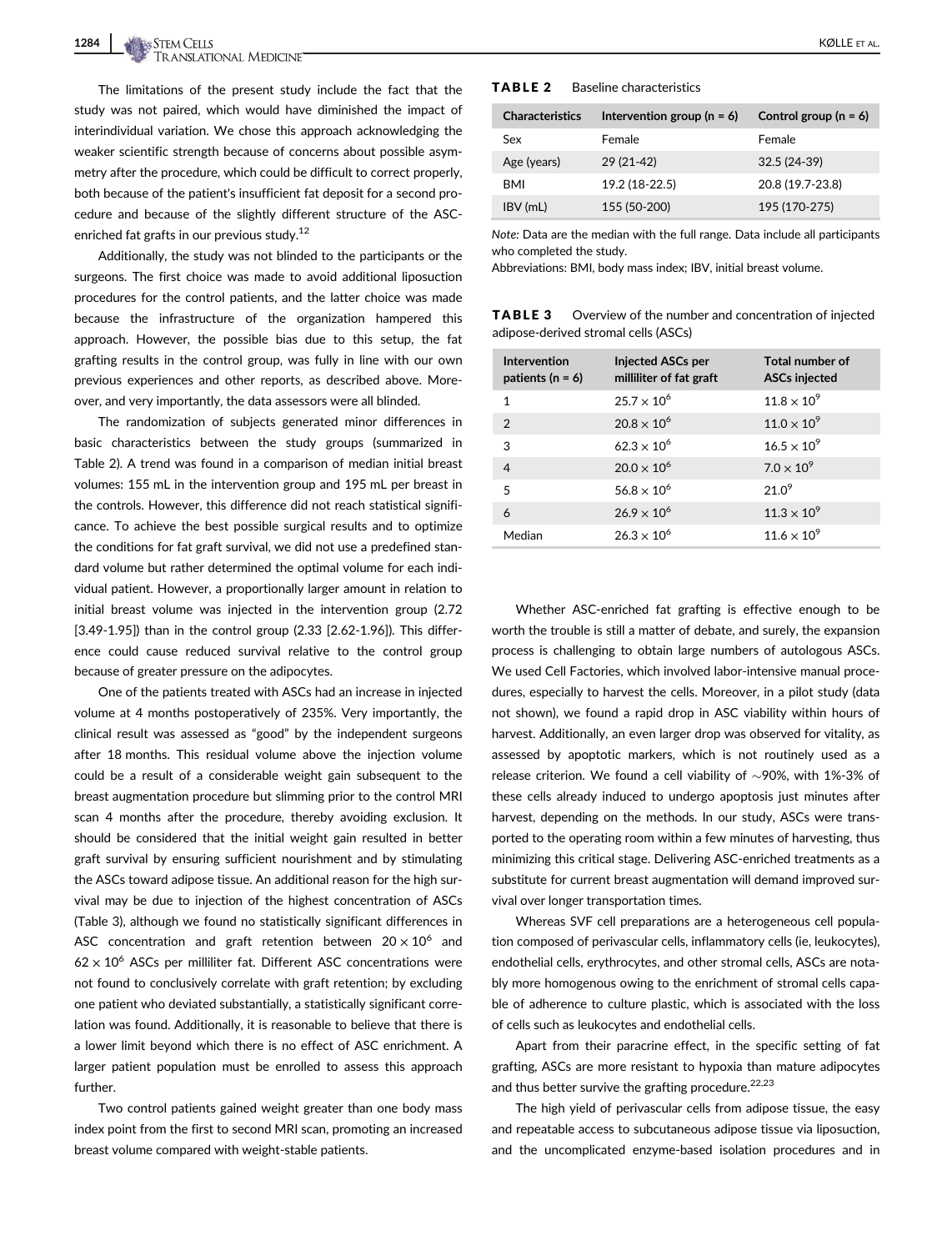vitro expansion of ASCs make this tissue attractive to investigators for overcoming a wide array of clinical challenges.

Allogeneic cells as an off-the-shelf product have been used for a variety of conditions and have the benefit of avoiding the initial minor liposuction. However, apart from the possible transmission of viral or bacterial agents, a potential immune rejection and, consequently, a significant reduction in the clinical effect should be considered in this specific setting. In contrast to most other studies with ASCs in which the effect is most likely caused by a paracrine effect, $24$  a possible mechanism in cell-enriched fat grafting is that the ASCs better resist the hypoxic period and actually differentiate into mature adipocytes expressing normal levels of class 1 HLA molecules. To date, to our knowledge, no clinical studies of cell-enriched fat grafting have used allogeneic cells, so the effect and safety should be verified first in preclinical and later in clinical studies.

In addition to concerns about conventional fat grafting, $1$  there is an ongoing debate regarding the possible oncological risks after autologous fat grafting with cell enrichment. In this respect, clinical studies investigating SVF-enriched fat tissue in breast augmentation and in patients with volume defects after breast cancer surgery have shown no increased incidence of cancer recurrence.<sup>14</sup> With respect to the use of ex vivo-expanded ASCs, despite extensive research, there are no data indicating malignant transformation of expanded human MSCs/ASCs.<sup>25</sup> Additionally, in a previous in vitro study, we found no signs of chromosome abnormalities, as indicated by array comparative genomic hybridization analyses in ASCs cultured under conditions similar to those used in the present study.<sup>26</sup> In addition, the fat grafts transplanted in our previous clinical trial, which were excised 121 days postoperatively, showed no signs of malignancy in the histological examination of the specimens, which all revealed normal fat tissue quality. $12$ 

Apart from theoretical de novo MSC/ASC-derived tumorigenesis, several studies have investigated the possible effect of MSCs on tumor growth. A range of in vitro and in vivo animal studies have been conducted with different types of cancer cells, cocultured or cotransplanted with MSCs. No conclusions have been made so far, because MSCs have shown both promoting and inhibitory effects on tumor cell growth.<sup>25,27</sup> Of note, most of these experiments have been performed in immunodeficient animals, which differ greatly from immunocompetent animals, not to mention human subjects. Consensus to withhold transplantation of MSCs to patients with known active cancer disease has been made because of a lack of definitive evidence of whether MSCs may be promoting and/or inhibitory to active cancer cells. Thousands of patients in more than 500 clinical trials have received ex vivo-expanded MSCs/ ASCs, without reports of serious adverse events.<sup>28</sup> Additionally, a very high dose of ASCs (240  $\times$  10<sup>6</sup> ASCs per kilogram) was tested in a murine study and showed no signs of cancer, organ toxicity, or changes in body weight after 12 months.<sup>29</sup>

## 5 | CONCLUSION

Our data show that fat transplantation has the potential to optimize the procedures used for breast augmentation and correction. We demonstrate that ASC graft enrichment may improve conventional lipofilling procedures because the resorption rate is significantly reduced, and no adverse effects were observed. With a median survival of 80.2% of the total injected volume and a median enlargement of 2.6 times the initial breast volume, no second augmentation procedure was needed; the procedure may therefore be an alternative to breast augmentation or breast repair with artificial materials. These results will likely transfer to other soft tissue augmentations and reconstructions, thereby holding potential for a large number of patients.

#### ACKNOWLEDGMENTS

We thank Tina Thomsen, Stig Miguel Lima, Hedin Lamhauge, and Carsten Tollund, Department of Plastic Surgery, Aleris Hamlet Hospitals, Copenhagen, Denmark, for providing assistance with all surgical procedures. This study was funded by Stemform, Aleris Hamlet Fund, and the public fund Innobooster. The funding source was not involved in the study, the writing of the report, or the publication of the paper. The data that support the findings of this study are available on request from the corresponding author. The data are not publicly available owing to privacy and ethical restrictions.

#### CONFLICT OF INTEREST

S.-F.T.K. is chief executive officer and on the board of directors at Stemform, Inc., and reports grants from Stemform and Aleris Hamlet Fund as well as public funding. A.K. is founder, board director, and chief medical officer of The GID Group, Inc., the company that designs and manufactures the SVF-1 device. He is also a consultant for Allergan, Inc., the company that sells the Revolve fat harvest/ graft device. D.D. and M.T. are consultants to Stemform. A.F.-N., L. M.-F., B.J., and P.S. declared stock ownership in and hold patents at Stemform. J.S. received a fee from Stemform during the development of this article. The other authors indicated no potential conflicts of interest.

#### AUTHOR CONTRIBUTIONS

S.-F.T.K.: conception and design, administrative support, manuscript writing, grant application, final approval; D.D.: draft of manuscript, review and revision; M.T.: data collection, analysis, and interpretation, manuscript writing, review and revision; A.F.-N. and A.J.K.: conception and design, review and revision; J.D.S.: culturing of adipose stromal cells; L.M.-F.: culturing of adipose stromal cells, review and revision; B.J.: provision of patients; P.B.S.: administrative support, provision of patients, collection of data; F.P.M.: manuscript writing, data interpretation, review and revision.

#### ORCID

Stig-Frederik T. Kølle D<https://orcid.org/0000-0003-2298-1498> Frederik P. Mamsen D<https://orcid.org/0000-0002-6901-9733>

#### REFERENCES

1. Blondeel PN, Hijjawi J, Depypere H, et al. Shaping the breast in aesthetic and reconstructive breast surgery: an easy three-step principle. Plast Reconstr Surg. 2009;123:455-462.